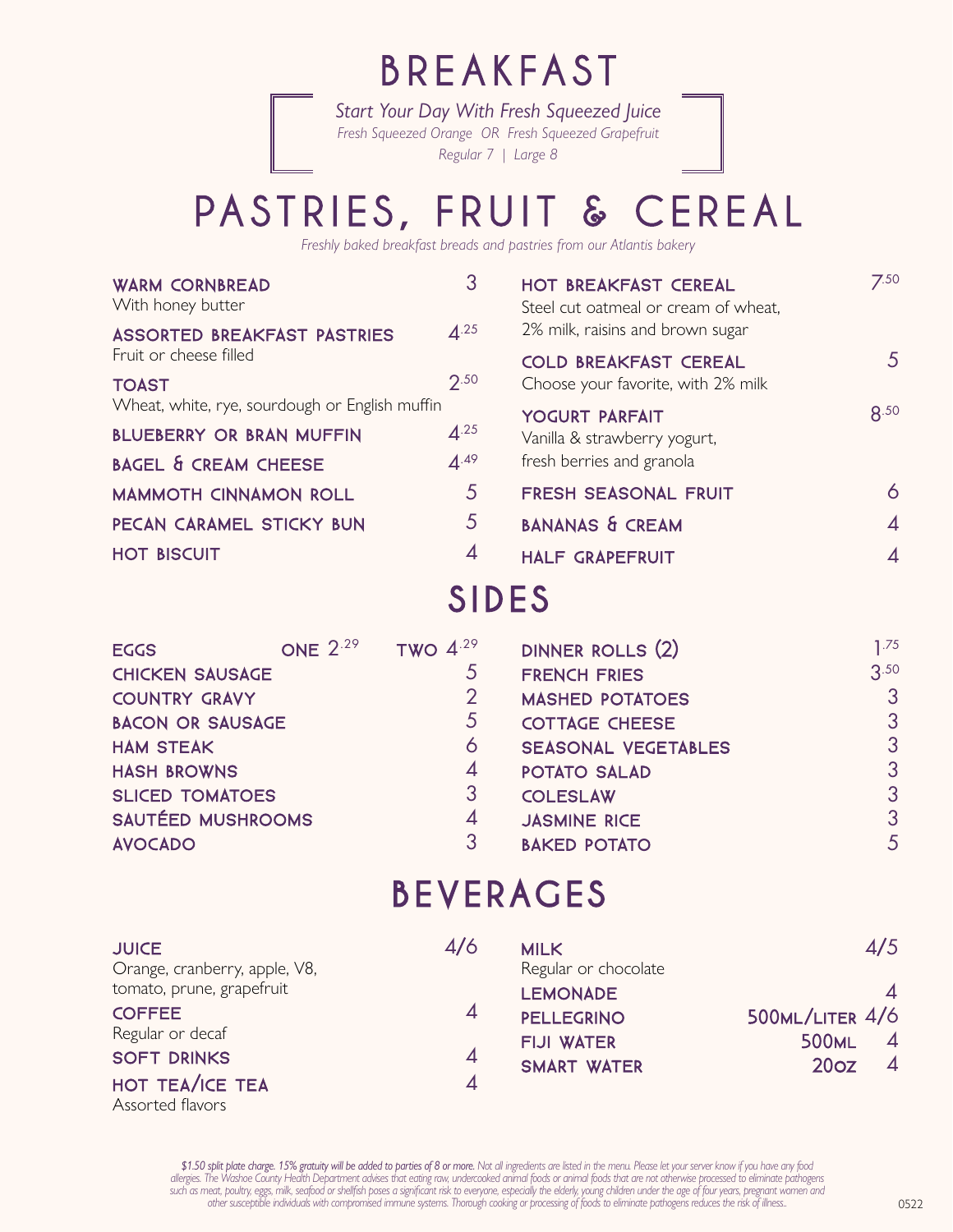## 24 HOUR BREAKFAST

*Add a cup of fresh seasonal fruit to any breakfast entrée 3 Egg substitute or egg whites available for an additional 1.50*

## FAVORITES

#### BISCUITS AND GRAVY 10

Two homemade buttermilk biscuits, country gravy. With link sausage or bacon 12

#### BREAKFAST BURRITO 14

Two eggs scrambled, bacon, sausage, potatoes and cheddar cheese rolled in a warm tortilla. Served with housemade salsa

EGGS BENEDICT 17

Grilled English muffin topped with Canadian bacon, two poached eggs and Hollandaise sauce Served with hashbrowns

#### PARROT BREAKFAST 17

Two eggs, two strips of bacon, two sausage links, hashbrowns, biscuit and country gravy

## EGGS, ETC.

*Served with hash browns and your choice of toast, English muffin or homemade buttermilk biscuit*

| <b>SUNRISE BREAKFAST</b>                          | 11 | <b>HAM STI</b> |
|---------------------------------------------------|----|----------------|
| Two eggs, your way                                |    | Grilled har    |
| <b>TRADEWINDS BREAKFAST</b>                       | 15 | <b>SOUTHE</b>  |
| Two eggs, choice of four strips of bacon          |    | Breaded b      |
| or three sausage links   Chicken sausage add 1.00 |    | <b>CORNED</b>  |
| NEW YORK STEAK & EGGS                             | 25 | Grilled cor    |
| Charbroiled USDA Choice New York steak & two eggs |    |                |

| HAM STEAK & EGGS<br>Grilled ham steak & two eggs                            |    |
|-----------------------------------------------------------------------------|----|
| SOUTHERN FRIED STEAK & EGGS<br>Breaded beef steak, country gravy & two eggs | 17 |
| CORNED BEEF HASH & EGGS<br>Grilled corned beef, two poached eggs            | 15 |

## THREE EGG OMELETS

*Served with hash browns and your choice of toast, English muffin or homemade buttermilk biscuit Add cheese, tomatoes, onion, bell peppers, mushrooms, spinach, bacon, sausage, ham – each 1.00 Egg white-only omelet for an additional 1.50*

| <b>DENVER</b><br>Ham, bell peppers, onions and cheddar cheese     | 15.25 | <b>FRESH VEGETABLE</b><br>Tomato, bell pepper, onion, mushrooms, spinach | 13 |
|-------------------------------------------------------------------|-------|--------------------------------------------------------------------------|----|
| HAM & CHEESE<br>Diced honey-smoked ham and cheddar cheese         | 15.25 | <b>LORRAINE</b><br>Tomato, bacon, green onions and Swiss cheese          | 14 |
| <b>MUSHROOM &amp; CHEESE</b><br>Sautéed mushrooms & Monterey Jack | 13    |                                                                          |    |

## PANCAKES, WAFFLES & FRENCH TOAST

*Complement with a cup of fresh seasonal fruit or seasonal berries 3*

| <b>PANCAKE SANDWICH</b><br>Two buttermilk pancakes, two eggs, two bacon<br>strips or sausage links.<br>Substitute quinoa pancakes 15<br><b>GLUTEN-FREE BLUEBERRY QUINOA PANCAKES</b> | 14<br>12 | <b>FRENCH TOAST</b><br>Texas toast dipped in our special batter and<br>grilled golden brown<br>FRENCH TOAST SANDWICH<br>Our famous French toast, two eggs, two bacon strips<br>or two sausage links | $10^{.50}$<br>14 |
|--------------------------------------------------------------------------------------------------------------------------------------------------------------------------------------|----------|-----------------------------------------------------------------------------------------------------------------------------------------------------------------------------------------------------|------------------|
| Fresh blueberries, maple syrup and whipped butter<br>CHICKEN & WAFFLE<br>Southern fried chicken strips and a delicious waffle<br><b>BELGIAN WAFFLE</b>                               | 16<br>10 | <b>PANCAKE STACK</b><br>A full stack of three buttermilk pancakes<br>Short stack 9                                                                                                                  | 10               |

Light, crispy & hot off the iron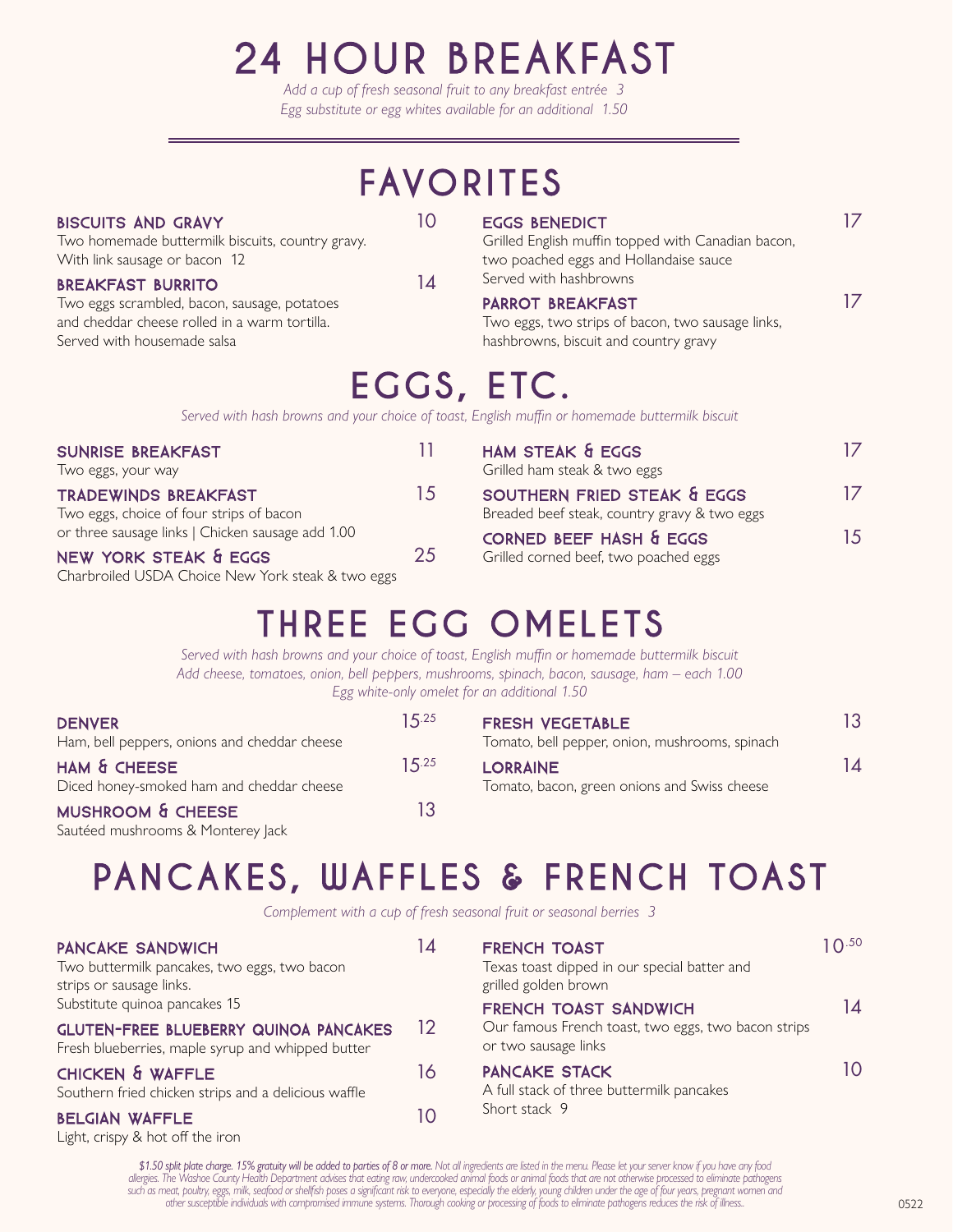## APPETIZERS

#### SOUTHWEST CHICKEN LETTUCE WRAPS 12

Marinated chicken breast, baby iceberg lettuce, black beans, corn, shredded cheddar cheese, cilantro, and diced tomato. Served with crispy tortilla strips and chipotle ranch.

#### CHEESE QUESADILLA 12

A grilled flour tortilla filled with Monterey Jack & cheddar cheese, Ortega chilies, housemade salsa, sour cream, guacamole & jalapeño peppers With charbroiled chicken 15 | With broiled steak 20.50

#### MACHO NACHOS 14.50

Crisp corn tortilla chips topped with grated cheddar and Monterey Jack cheese, nacho cheese sauce, jalapeño peppers and black olives. Served with sour cream, guacamole and housemade salsa With charbroiled chicken 17.50 | With broiled steak 21

#### BUFFALO HOT WINGS

#### 6 Pcs 10 | 12 Pcs 14 | 18 Pcs 18

Lightly breaded chicken wings. Choice of ranch or bleu cheese dressing

#### ONION RING TOWER 9

Tempura battered, deep-fried and served with ranch dressing and tangy BBQ sauce

#### CHICKEN STRIPS 13

Lightly breaded breast of chicken, deep-fried. Ranch dressing or tangy BBQ sauce

#### MOZZARELLA STICKS 9.50

With warm marinara sauce and ranch dressing

#### COMBINATION PLATTER 18

Buffalo chicken wings, onion rings, BBQ pork ribs, mozzarella sticks

#### ASIAN CHICKEN LETTUCE WRAPS 12

Marinated chicken breast, baby iceberg lettuce, Asian cabbage mix, and shredded carrots. Served with citrus ponzu and pineapple-sweet chili sauce

#### CHICKEN POTSTICKERS 10

Pan-fried Chinese dumplings with chicken and Asian vegetables, ginger-soy and Thai chili sauces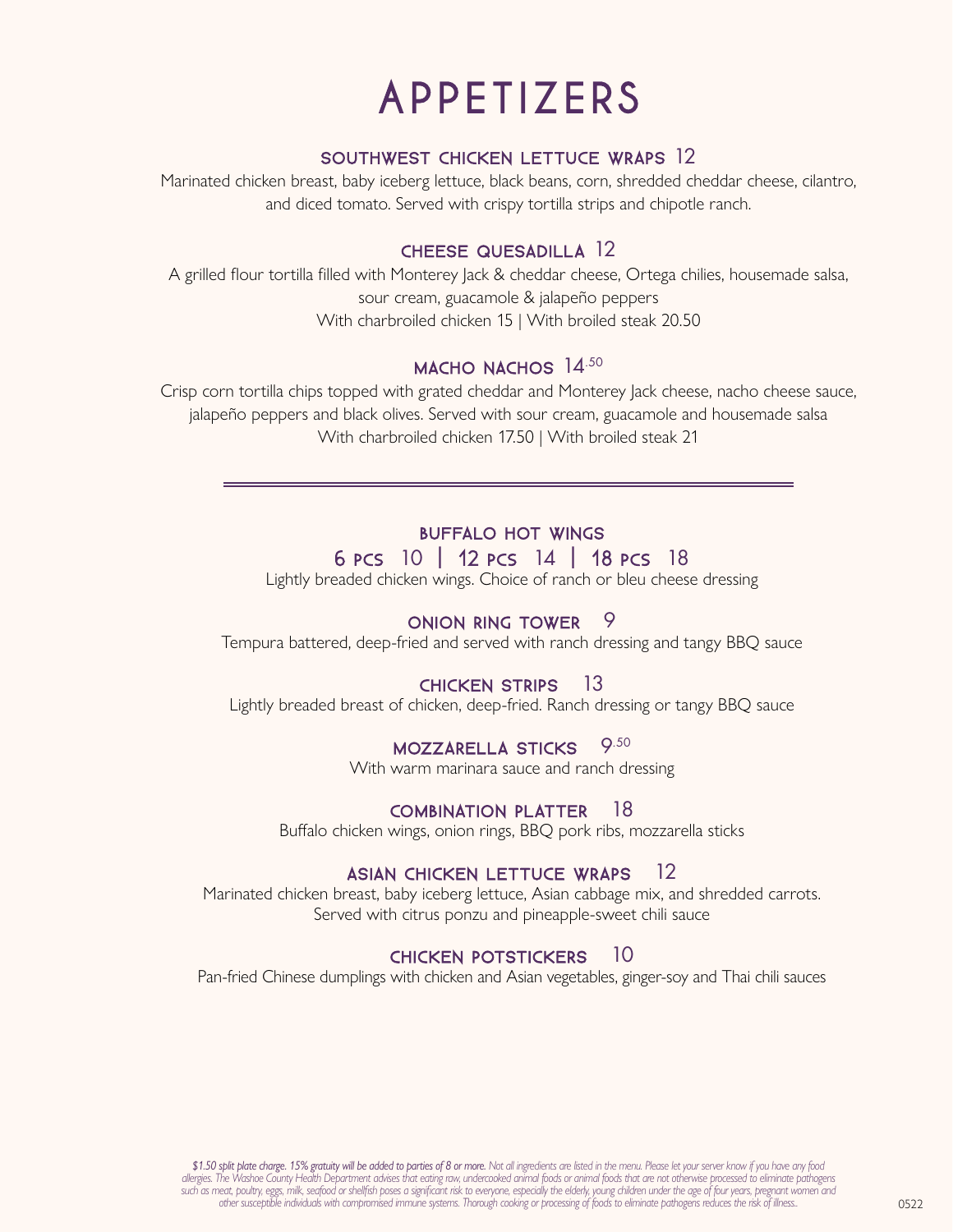## SOUPS & NOODLES

"Soup of the day" selections | Cup 4 | Bowl 5.50

CLAM CHOWDER Cup 5 | Bowl 6.50 | Sourdough Bowl 9

#### WOR WONTON SOUP 18

Savory broth, chicken wontons, shrimp, chicken, bok choy, spinach, mushrooms, water chestnuts, scallions

#### BEEF PHO 18

Thinly sliced beef, fresh vegetables, and rice noodles in Vietnamese-style seasoned beef broth

## SALADS

#### SOUTHWEST SANTA FE CHICKEN 18

Fresh garden greens, marinated chicken breast, corn, black beans, tomatoes, shredded cheese and cilantro in a spicy chipotle-ranch dressing

#### SALMON QUINOA SALAD 21

Broiled salmon filet atop shredded cabbage, bok choy, snow peas, red bell pepper, quinoa, and fresh raspberries tossed with raspberry-walnut vinaigrette

#### CAESAR SALAD 11

Crisp romaine lettuce tossed with Parmesan cheese, croutons, housemade Caesar dressing With charbroiled chicken breast 17 | grilled shrimp 19 | grilled salmon 21

#### ASIAN CHICKEN SALAD 18

Asian greens, julienne carrots, scallions, snow peas, mandarin oranges, fresh cilantro topped with wonton strips, cashews and grilled chicken breast with a spicy sesame dressing

#### GREEN SALAD 8

Crisp seasonal greens, cucumber, tomato and croutons

### JUST JUNIORS

*For guests 10 years and younger*

| ONE EGG, TWO STRIPS OF                   |         | <b>SPAGHETTI</b>                                     | 8 |
|------------------------------------------|---------|------------------------------------------------------|---|
| <b>BACON OR SAUSAGE</b>                  | R       | Monster meatball, marinara sauce and Parmesan cheese |   |
| Hash browns and toast                    |         | <b>MACARONI &amp; CHEESE</b>                         | 6 |
| <b>HAMBURGER</b>                         | $\circ$ | Melted cheddar and garlic bread                      |   |
| Green salad, fresh fruit or French fries |         | <b>CHICKEN STRIPS</b>                                | 8 |
| <b>GRILLED CHEESE JUNIOR</b>             |         | Green salad, fresh fruit or French fries             |   |
| Green salad, fresh fruit or French fries |         |                                                      |   |

#### ONE PANCAKE OR ONE SLICE OF FRENCH TOAST 7

With two strips of bacon or sausage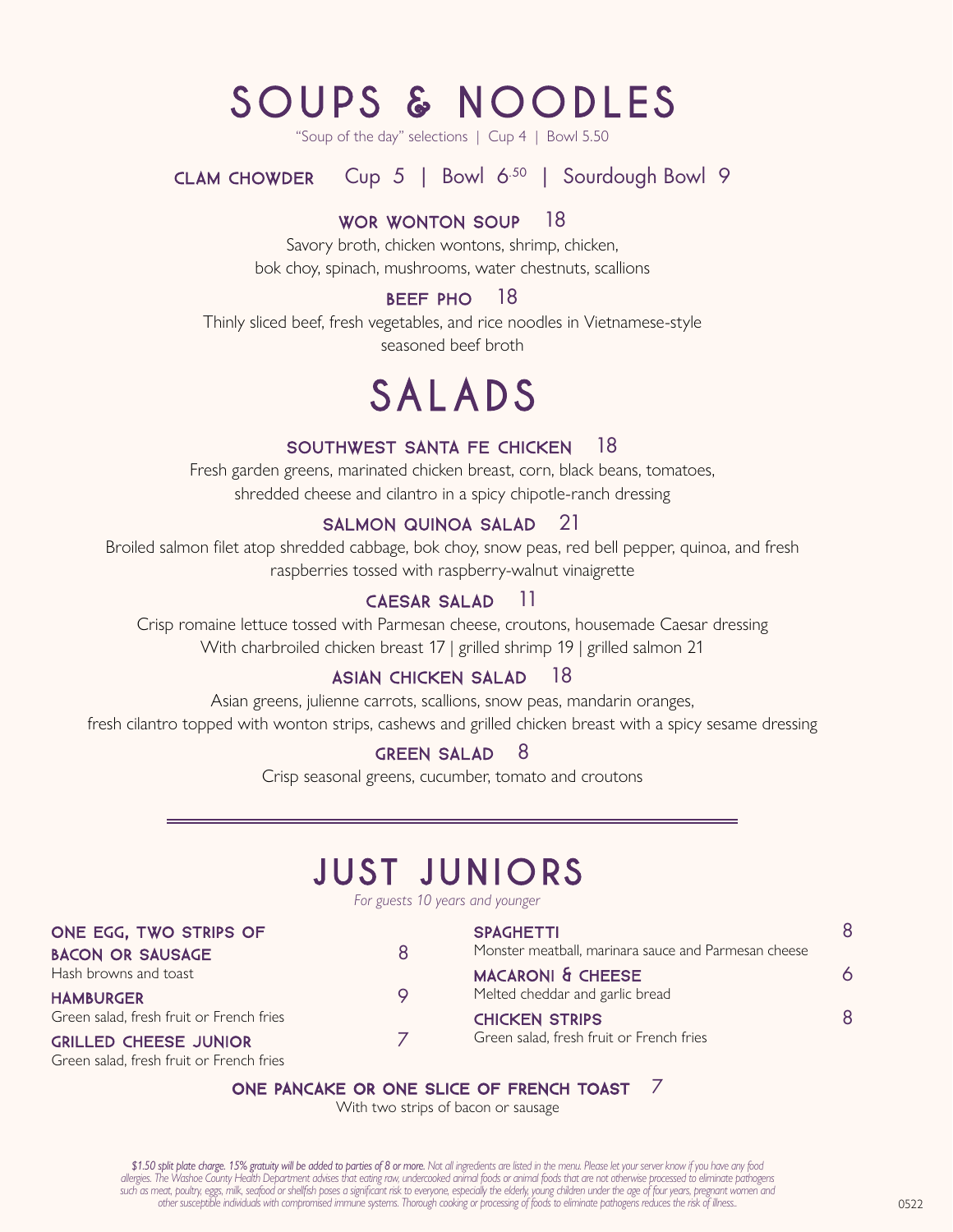### BURGERS

*Served with choice of French fries, potato salad, coleslaw, fruit, cup of soup or garden salad Substitute gluten-free bun or bread (add 1.00)*

#### BACON JAM BURGER 15

#### VEGAN "IMPOSSIBLE" BURGER 13

Charbroiled Impossible™ burger patty, non-dairy cheese, avocado, lettuce, tomato, and onion

#### WESTERN BURGER  $16.50$

Fresh ground USDA Choice chuck patty, lettuce, tomato, cheddar cheese, applewood smoked bacon, onion rings and BBQ sauce

#### brioche bun

#### CHOPHOUSE BURGER 14

Fresh ground USDA Choice chuck patty, lettuce, tomato, onion, pickles Cheese add 1.00 | Bacon add 1.00

Fresh ground USDA Choice chuck patty, caramelized onions, cheddar cheese, housemade bacon jam on a

#### PATTY MELT 16

Fresh ground USDA Choice chuck patty, sautéed onions, Swiss cheese on grilled rye

### SANDWICHES & WRAPS

*Served with choice of French fries, potato salad, coleslaw, fruit, cup of soup or garden salad Substitute gluten-free bun or bread (add 1.00)*

| <b>BLT</b><br>Applewood smoked bacon, lettuce, tomato<br>Avocado (add 1.00)                                                                               | 14 | <b>DELI SANDWICH</b><br>Turkey, Ham, or Roast Beef with your selection of cheese<br>on your choice of bread with lettuce,                                                                               | 13 |
|-----------------------------------------------------------------------------------------------------------------------------------------------------------|----|---------------------------------------------------------------------------------------------------------------------------------------------------------------------------------------------------------|----|
| <b>CALIFORNIA CHICKEN WRAP</b><br>Grilled chicken breast, tomato, avocado,<br>pesto mayo, Monterey Jack, lettuce, in a sun-dried tomato wrap              | 14 | tomato and mayonnaise   Avocado add 1.00<br><b>FRENCH DIP</b><br>Thinly sliced USDA Choice roast beef on a                                                                                              | 17 |
| <b>CHICKEN CAESAR WRAP</b><br>Marinated chicken breast, romaine lettuce, sliced red onions, and<br>grated Parmesan with Caesar dressing in a spinach wrap | 14 | grilled French roll with au jus<br><b>GRILLED HAM AND CHEESE</b><br>Sliced ham, jack and cheddar cheeses, and                                                                                           | 14 |
| <b>CLUBHOUSE</b><br>Triple decker of shaved smoked turkey, applewood smoked<br>bacon, avocado, tomato, lettuce and Monterey Jack                          | 15 | tomatoes grilled on garlic butter sourdough<br>PHILLY CHEESE STEAK<br>Shaved roast beef topped with grilled onions, bell peppers,                                                                       | 17 |
| <b>CRISPY CHICKEN CLUB</b><br>Crispy breaded chicken breast, bacon, Swiss cheese, avocado,<br>lettuce, tomato, and onion on a brioche bun                 | 14 | melted provolone and cheddar cheese, on a French roll<br><b>ROAD RUNNER</b><br>Sliced turkey, applewood smoked bacon, tomatoes,<br>green chili and Monterey Jack on grilled Parmesan<br>sourdough bread | 15 |
|                                                                                                                                                           |    |                                                                                                                                                                                                         |    |

#### MONTE CRISTO 14

Thinly-sliced ham, smoked turkey, Swiss and American cheese, egg-battered, deep-fried to a golden brown. Dusted with powdered sugar and served with warm strawberry compote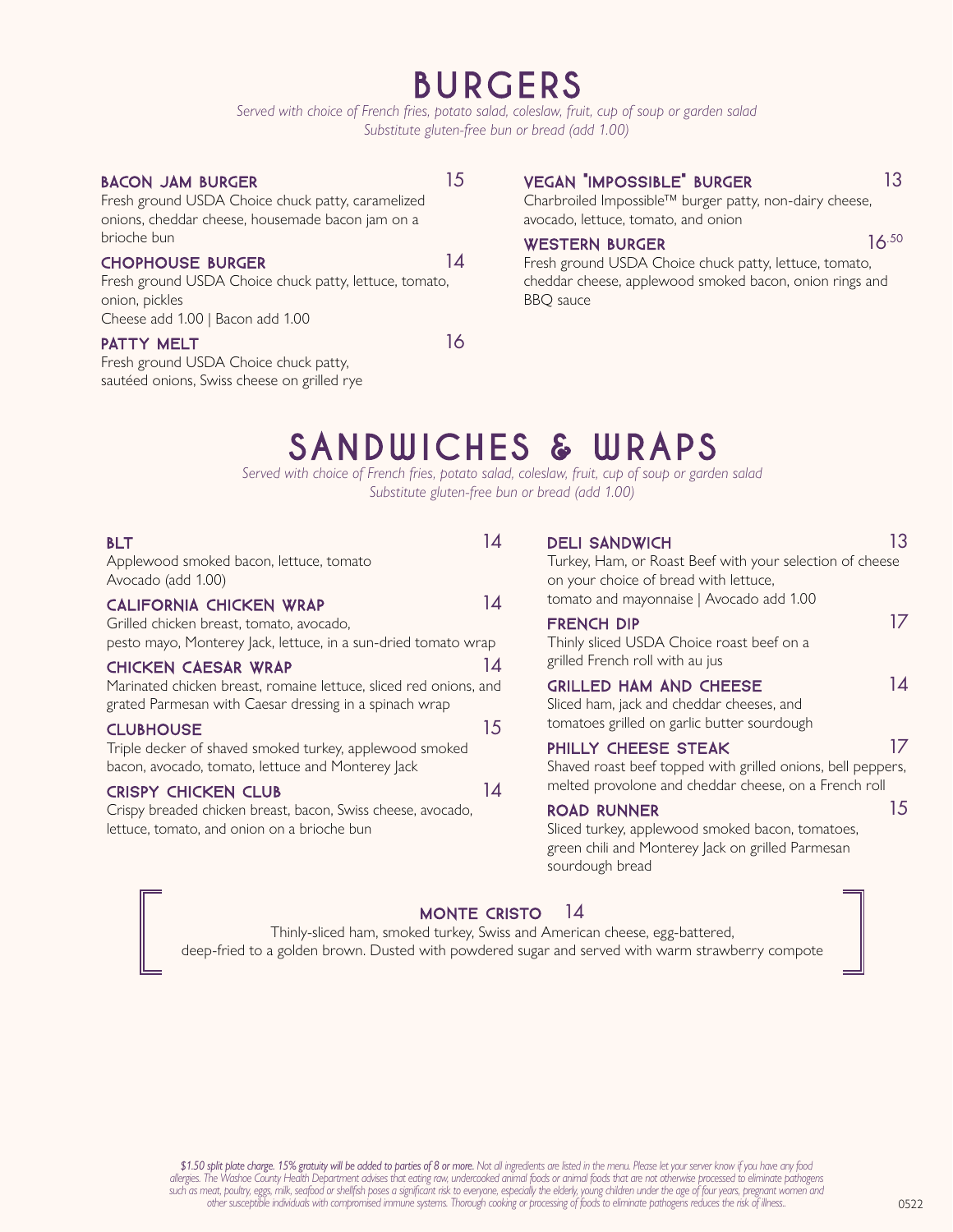# STEAK, SEAFOOD, PASTA & MORE

*Served with your choice of housemade soup or crisp green salad and Dutch crunch dinner roll Substitute a baked potato, available from 11:30 am (add 1.00)*

#### RIB EYE STEAK 36

Charbroiled USDA Choice rib eye steak, Maître d' butter, fresh seasonal vegetables, mashed potatoes and gravy

#### NEW YORK STEAK 32

Charbroiled USDA Choice New York, Maître d' butter fresh seasonal vegetables, mashed potatoes and gravy

#### FAMOUS FISH & CHIPS 20

Icelandic cod, beer-battered and deep-fried, with French fries, coleslaw and malt vinegar

#### ASIAN STIR FRY 17

Stir fried vegetables with steamed jasmine rice Tofu add .50 | Chicken add 3.00 Filet tips add 4.00 | Shrimp add 4.00

#### CHICKEN PARMESAN 19

Lightly breaded chicken breast with our housemade marinara sauce and mozzarella cheese. Served with a side of spaghetti and garlic bread

#### GOLDEN FRIED PRAWNS 20.50

Panko-breaded, deep-fried jumbo prawns, cocktail and tartar sauces. Served with French fries and coleslaw

#### JACK DANIEL'S® BBQ ST. LOUIS RIBS 32 Half rack of slow smoked St. Louis ribs,

Jack Daniel's® barbecue sauce. Served with mashed potatoes and fresh seasonal vegetables

#### NEW YORK STEAK AND FRIED PRAWNS 38

Charbroiled USDA Choice New York steak and fried prawns, Maître d' butter, fresh seasonal vegetables, mashed potatoes and gravy

#### SPAGHETTI & MEATBALLS 18

A Parrot favorite. Spaghetti marinara, savory meatballs, with garlic bread.

#### FRESH PACIFIC SALMON 25

Charbroiled salmon fillet, dill remoulade, fresh seasonal vegetables and steamed jasmine rice

## DOWN HOME DELIGHTS

*Served with your choice of housemade soup or crisp green salad, Dutch crunch dinner rolls Substitute a baked potato, available from 11:30 am (add 1.00)*

#### ROAST TURKEY 17

Oven roasted turkey breast served with cranberry sauce, fresh seasonal vegetables, mashed potatoes and gravy

#### COUNTRY FRIED STEAK 18.50

Breaded beef steak served with fresh seasonal vegetables, mashed potatoes and country gravy

#### LIVER & ONIONS 17

Grilled tender beef liver, sautéed onions, crisp bacon. Served with fresh seasonal vegetables and mashed potatoes

#### OLD FASHIONED SOUTHERN FRIED CHICKEN 18.50

Crisp and juicy. Served with mashed potatoes and home-style country gravy, coleslaw and a hot flaky biscuit with honey

#### BROILED SIRLOIN CHOPPED STEAK 17

Broiled USDA Choice ground chuck with grilled onions, mashed potatoes, fresh seasonal vegetables, mushrooms and brown gravy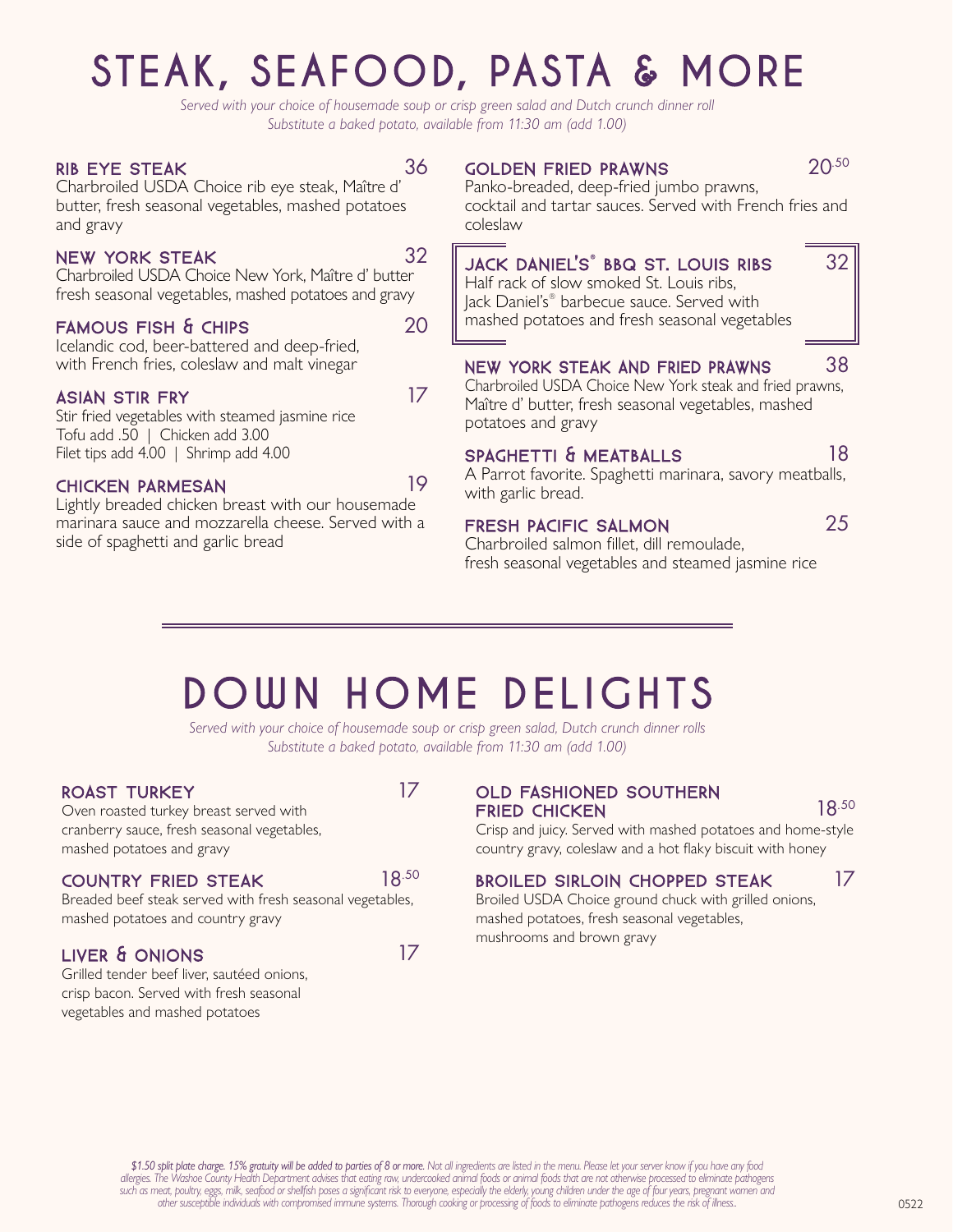## SWEET TREATS

#### CHOCOLATE TREASURES CAKE  $7$

Chocolate cake layered with chocolate mousse, covered in a rich, dark chocolate ganache À la mode 8

#### MANHATTAN DELI CHEESECAKE 8

With your choice of strawberry, blueberry or chocolate topping 8.50

#### CARROT CAKE 7

Carrots, walnuts, cinnamon, honey and cream cheese icing

#### APPLE PIE 7

A flaky crust baked to golden perfection with cinnamon spiced apple filling À la mode 8

#### RUSTIC TRIPLE BERRY APPLE TART 6.50

Flaky pastry dough filled with blackberries, blueberries, raspberries and apples

## CLASSIC SCOOPS

#### HOT FUDGE SUNDAE 8

Two scoops of vanilla ice cream topped with delicious hot fudge, whipped cream, chopped nuts and a cherry

#### DEEP, DARK BROWNIE DECADENCE 9

A rich, warm, melt-in-your-mouth brownie layered with two scoops of vanilla ice cream and velvety hot fudge, whipped cream, chopped nuts and a cherry on top!

#### ROOT BEER FLOAT 6

The classic cooler, frosty and refreshing

#### BANANA SPLIT 10

Three scoops of ice cream and a sliced banana smothered with chocolate, strawberry and pineapple topping, whipped cream, nuts and a cherry

## MILK SHAKES

#### STRAWBERRY-BANANA 7.50

Strawberry ice cream, fresh bananas

OLD FASHIONED 7 7 Chocolate, strawberry or vanilla

CHOCOLATE PEANUT BUTTER 7.50

Chocolate ice cream, peanut butter

## ICE CREAM SUNDAES

*Choice of vanilla, chocolate or strawberry ice cream drizzled with a choice of chocolate, strawberry or pineapple topping, whipped cream, nuts and a cherry*

ONE SCOOP 5 TWO SCOOPS 6 THREE SCOOPS 7

### JUST THE SCOOP

*Your choice of vanilla, chocolate or strawberry*

ONE SCOOP 4 TWO SCOOPS 5 THREE SCOOPS 6

*Specialty cakes for all of your extra special occasions may be ordered from Gourmet Grind ext. 3103 or 775.335.3103*